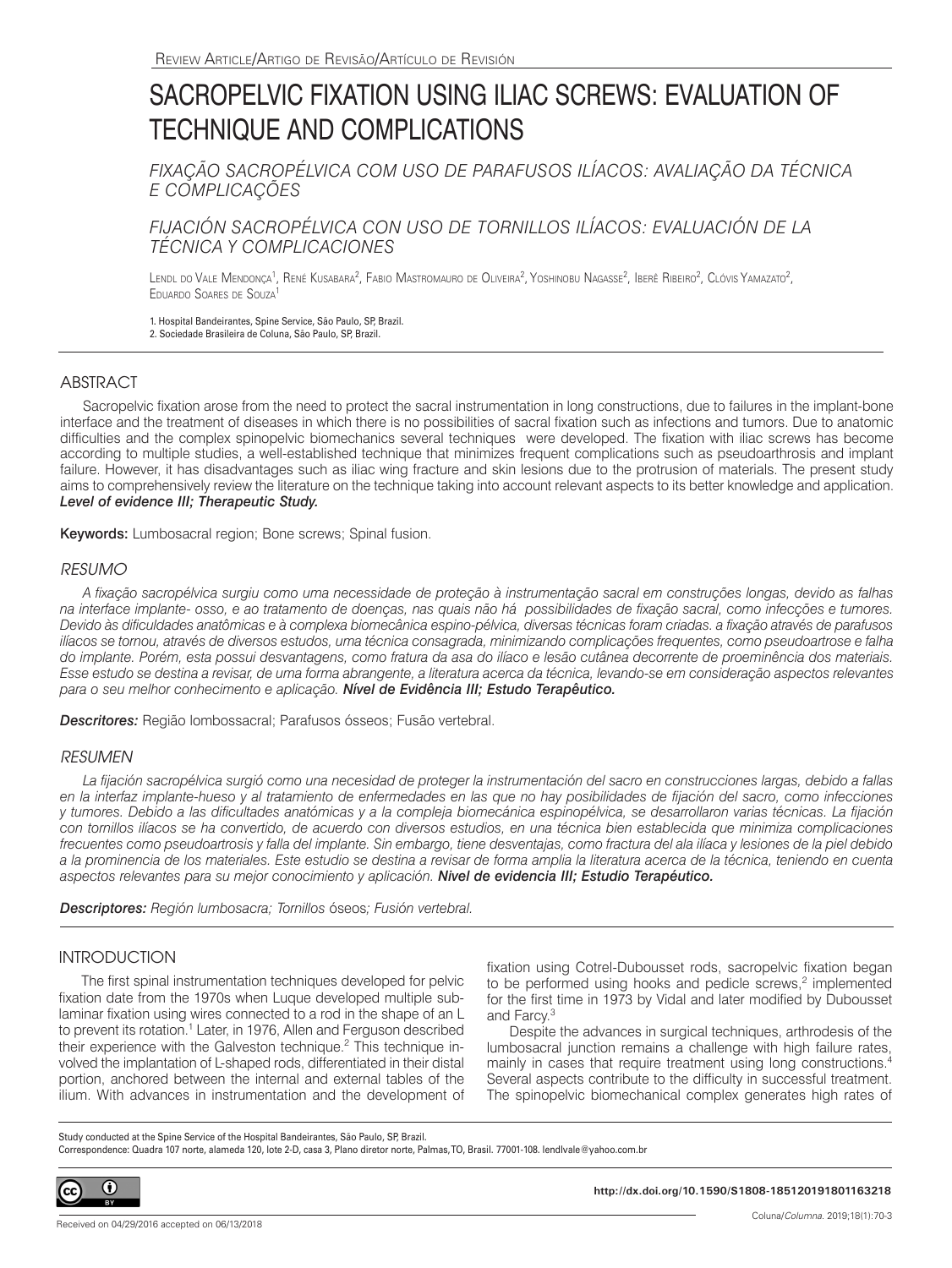pseudoarthrosis and bone implant failure, in addition to contributing to late complications such as flat back.

Given the increasing use of instrumentation to treat spinal pathologies and the difficulties faced in the case of sacropelvic fixation, the objective of this article is to review the iliac screw technique addressing general aspects and comparing it to other techniques.

#### Applied anatomy

The sacrum is the pivot of the spinopelvic junction, articulating with the last lumbar vertebra and the two iliac bones in their hemipelves to form the pelvis as a whole. It is comprised of five vertebrae and its dimensions range from 47 mm in S1 to 28 mm in S2 in the anterior posterior direction in women and from 50 mm in S1 and 31 mm in S2 in men.<sup>5</sup> Formed mostly of spongy bone, its highest density is found in the regions of the promontory and wings. The measurements of the pedicle of S1, trapezoidal in shape and about 20 mm in the horizontal plane and 25 to 30 mm in the vertical plane, are also significant.<sup>4</sup> The sacrum has a relationship with several important vascular and neurological structures, which must be considered when inserting screws.<sup>5</sup>

In his study on sacral fixation, Arlet<sup>4</sup> cites the ilium as the only pelvic fixation point that allows screw insertion anteriorly to the center of the osteoligamentous spine. Furthermore, he compares the ilium to a long bone with a diaphyseal portion anteriorly delimited by the head of the acetabulum and the anterior inferior iliac spine and posteriorly by the portion between the two posterior iliac spines. This diaphyseal region has an average height of 32.1 mm and an average distance between the anterior posterior iliac crest and the ischiatic notch of 70.8 mm.<sup>4</sup> The thickness of the posterior superior iliac spine ranges from 35 mm at the S2 level to 17 mm at the S1 level.4 These measurements are important in planning and in the sizing of the implants to be used.

An important concept was introduced by O'Brien<sup>6</sup> when he divided the sacrum and the pelvis into 3 zones from an anatomical and instrumentation-related perspective. Zone 1 is formed by the body of S1 and the cephalic portion of the sacral wing. Zone 2 includes the sacral wing and extends to S5. Zone 3 includes both sides of the ilium (Figures 1 A-B).

#### **Biomechanics**

Several studies of the sacropelvic biomechanical complex have been conducted with the goal of determining which technique would have better arthrodesis rates and fewer implant failures.<sup>3,7-14</sup> The authors of these studies submitted the assemblies to moments of flexion and established several important concepts such as the pivot point. Maccord,<sup>7</sup> in his biomechanical analysis of lumbosacral fixation, demonstrated that the maximum bending moment was significantly greater in those devices if they extended to the ilium.

In the same study, he arrived at the concept of the pivot point, which is the lumbosacral transition, an intersection between the middle osteoligamentous spine in the sagittal plane and the L5-S1 intervertebral disc in the transverse plane. It was concluded that the stability of pelvic fixations was greater in instrumentations anterior to the pivot point, such as iliac screws.

In another biomechanical analysis study, Perrault<sup>15</sup> showed that both a shorter lateral connector length and the use of intrarod connectors decrease the force and the torque on the iliac screw.

### Indications

There are several indications for sacropelvic fixation: high-grade spondylolisthesis.<sup>16-18</sup> unstable sacral fractures, sacral tumors, and insufficiency failures.<sup>19,20</sup> However, according to Shen,<sup>2</sup> the most common indication for pelvic fixation is the correction of deformities in adult patients. Another relevant reason is fixation in patients with neuromuscular scoliosis due to optimal correction in the sagittal plane and of pelvic inclination.<sup>21</sup> In general, in any patient who needs a construction that begins in the sacrum and extends to L2 or more proximally, the extension of the fixation to the pelvis will be important; just as in those patients with a significant deformity of the coronal and sagittal planes, where there is a chance of evolution into kyphosis of level L5-S1 following instrumentation, due to the high pull-out forces suffered by the system, implying the failure of the implant.<sup>2</sup> Other indications also apply to patients with osteoporosis or those who undergo sacrectomy.<sup>20</sup>

Associated contraindications include patients with previously altered or impaired anatomy due to pathology that prevent secure pelvic fixation. It should be noted that the collection of graft material in the iliac region does not impede pelvic fixation.<sup>18</sup>

#### **Technique**

The acknowledged technique for the placement of iliac screws consists of the exposure of the posterior superior iliac spine with preparation of the point of entry and passage of the probe in the direction of the anterior inferior iliac spine (AIIS) at a caudal inclination of from 20-45 degrees and a lateral inclination of 30-45 degrees.2 Dissection up to the ischiatic notch is performed to prevent its perforation. The point of entry can vary according to some authors: situated about 2.4 cm above the AIIS to establish the best anchor point for the screw<sup>22</sup> or below the AIIS when the goal is to place more than one screw in the ilium.<sup>23</sup> In his anatomical and radiological study, Schildhauer<sup>24</sup> found an average PSIS-AIIS trajectory length of 141 mm in men and 129 mm in women and a possible accommodation of implants of 8 mm in diameter in men and 6-7 mm in women.

Other screw paths have also been studied to confirm the best positioning from a biomechanical and radiological perspective. In addition to the path in the direction of the AIIS, the trajectory in



Figure 1. A) Coronal view of the pelvis showing the O'Brien zones; B) Sagittal pelvic view showing the types of lumbosacral fixation in relation to the O'Brien zones.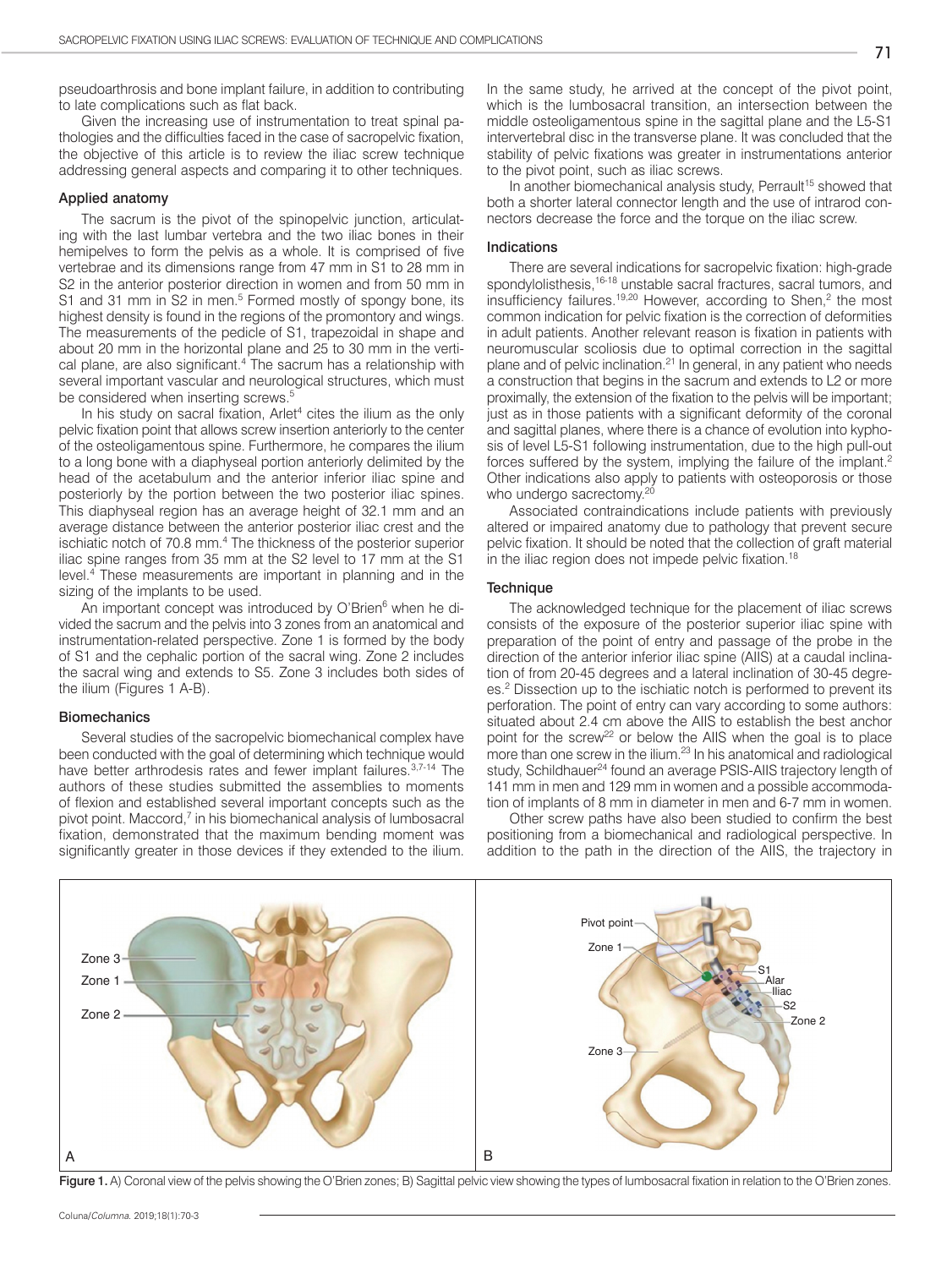the direction of the supra-acetabular region also has shown to be a good alternative, accommodating the screw and high torque.19 Santos<sup>19</sup> studied the length, diameter, and best trajectory for the iliac screw, arriving at the conclusion that whether the screw was directed towards the AIIS or towards the supra-acetabular region, the important factor was the depth of the screw, demonstrating the highest resistance at lengths above 80 mm and with a diameter of 9 mm. It was proven that the great disadvantage in the approach towards the acetabular roof was the risk of impingement.<sup>25</sup>

To avoid increases in surgical time and bleeding several free-hand or scope-quided techniques emerged.<sup>26</sup> Fridley<sup>27</sup> developed a safe approach for the insertion of iliac screws using the superior edge of the lamina and the spinous process of L5 as anatomical parameters. (Figure 2) Other studies say that the best fixation involves two screws in each hemipelvis in patients with neuromuscular scoliosis<sup>7</sup> and talk about the importance of larger diameter screws in lieu of longer screws in cases of iliac fixation revision.<sup>28</sup> In his study of sacropelvic fixation revision, Kebaish<sup>29</sup> describes a technique using an S2 alar iliac screw with the S1 foramen as the starting point, 2 to 4 mm laterally and 4 to 8 mm distally, advancing into the iliac crest in the direction of the ischiatic notch, which permits the placement of long, large-diameter pelvic screws without the prominence of the PSIS starting point.

To confirm the position of the screw without submitting the patient to dissection that would increase surgical time and bleeding, Orchowski<sup>30</sup> conducted a study using the fluoroscope and established the following relationships: the Judet obturator oblique position was used to evaluate the ischiatic notch; inlet and outlet views were used to evaluate the acetabulum; and the Judet oblique iliac incidence was used to evaluate the integrity of the medial cortex of the ilium.

#### Comparative analysis

There are several comparative studies of sacropelvic fixation techniques, most of which compare the Galveston technique with that using bilateral iliac screws, even though the principal is the same. Rudt,<sup>5</sup> for example, concluded that iliac screws are easier to place, they offer the possibility of using more than one screw in each ilium, and anchoring in the bone is more efficient and offers greater resistance to pull-out. Along the same lines, Ernami<sup>12</sup> observed high rates of pseudoarthrosis using the Galveston fixation in the correction of adult spinal deformities and Peelle<sup>13</sup> reported complications resulting from the difficult modeling of rods to fit the iliac curves. In specific cases, such as sacrectomy, better outcomes were also demonstrated with iliac screws.<sup>31</sup>

Other studies also compared the results with iliosacral plates<sup>14</sup> and L5-S1 grafts associated with sacral fixation,<sup>11</sup> but the iliac screws are still more efficient.



Figure 2. Representative diagram with the anatomical parameters for the this article. placement of iliac screws using the "free-hand" technique proposed by Fridley.

A new method that has had good outcomes with iliac screws is implantation through the S2 alar iliac technique.<sup>2</sup> Ilyas, $32$  in a study in which early clinical radiographical complications from this technique in an adult and pediatric population reported encouraging data related to low rates of complications, such as loosening of the implant, late pain, surgical revision, acute infection, and persistent wounds. Chang<sup>9</sup> compared the anatomical parameters of the two fixations and reported the fact that the point of implantation of the S2 alar iliac screws is deeper, reducing complications related to the prominence of the implant. However, a disadvantage of this method is the risk of violation of the ischiatic notch from the use of longer screws, and of the sacroiliac joint, without having any knowledge of the long-term clinical consequences.<sup>27</sup>

#### Complications

In his article on middle-term follow-up, Hyun<sup>33</sup> described well the complications encountered with the use of iliac screws: blood loss, postoperative infection, peri-implant halos, injury to structures like the ischiatic notch and the acetabulum, and prominence of the material.

Significant bleeding is expected in this procedure due to the need for extensive dissection, aggravated in those techniques that use direct visualization of the ischiatic notch. Blood loss greater than 5000 ml was observed following vertebral decortication.<sup>33</sup> An 8% infection rate was found by Phillips<sup>21</sup> in treating patients with neuromuscular scoliosis. Rudt<sup>5</sup> observed 4% infection in his sample in sacropelvic fixation in adults. It is appropriate to discuss whether the pathology influenced the difference observed in rates of infection, even though the samples in the two studies were small.

Pseudoarthrosis is certainly the most worrisome complication because it is directly related to the effectiveness of the technique. In follow-up studies with samples of 67 and 81 patients, Tsuchiya<sup>16</sup> and Kuklo<sup>18</sup> reported pseudoarthrosis rates of 7.4% and 4.9%, respectively. However, it should be noted that, in the two studies, the rates were less than those in groups where there was an association with previous devices in L4-S1.

Discomfort, pain, and wounds caused by the prominence of screws in the sacral region were routine complications encountered in the various studies about the use of the technique.<sup>5,16,18,33,34</sup> Kasten<sup>34</sup> reported the removal of iliac screws in 6 out of 78 patients, around 7.7%, because of complaints of local pain. Halos around the iliac screws are common, but they do not necessarily have any influence on the assessment of lumbosacral fusion,<sup>32</sup> unlike breakage of the material (rod, screw, or connector), a sign of prodromal pseudoarthrosis. Cabada<sup>35</sup> reported 31.8% of rod breakage at the lumbosacral level in his follow-up study of sacropelvic fixation in scoliosis. He reported an interesting relationship regarding age and walking ability, showing with statistical significance that those patients younger than 17 years of age or unable to walk had a lower implant failure rate, but he did not observe significance between the two associated characteristics.

#### **CONCLUSION**

In general, the acceptance of the sacropelvic fixation technique using iliac screws is well-known. As an evolution of the Galveston technique, it has a biomechanical backing that makes it effective with low rates of pseudoarthrosis. It is obvious that, as a technique with good results and wide use, it has undergone variations aimed at improvement and the minimization of complications. Among these improvements, the use of scopes and studies of free-hand techniques have lowered the risks of violation of spaces like the ischiatic notch and the acetabulum, in addition to reducing surgical time and bleeding, avoiding infections. It is also important to highlight the different variations of the point of entry of the screw aimed at providing more comfort to patients by reducing its prominence. This has made the iliac screw technique efficient and safe for use in various pathologies that require sacropelvic fixation.

All authors declare no potential conflict of interest related to